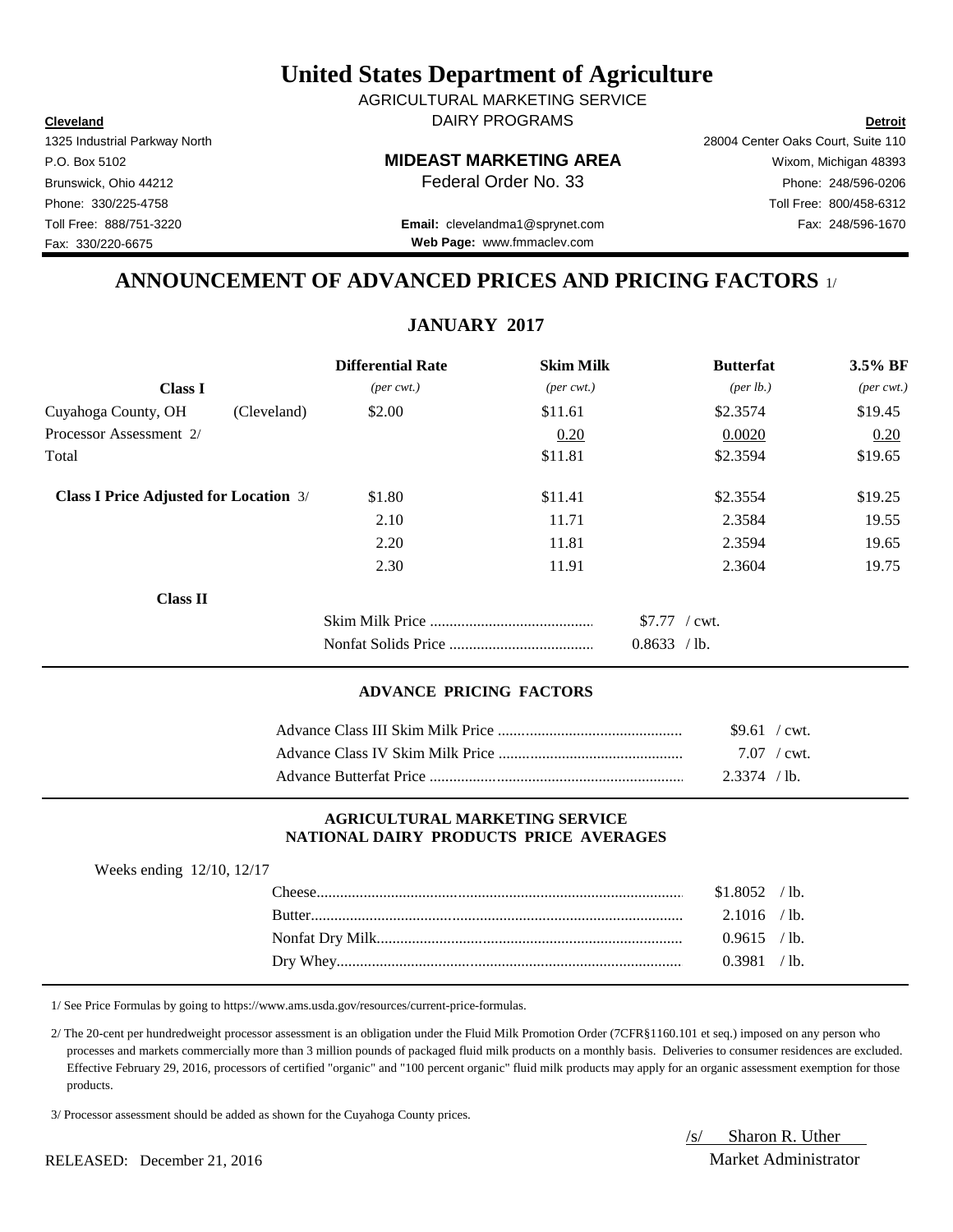**Cleveland Detroit** DAIRY PROGRAMS AGRICULTURAL MARKETING SERVICE

1325 Industrial Parkway North 28004 Center Oaks Court, Suite 110 Phone: 330/225-4758 Toll Free: 800/458-6312 Fax: 330/220-6675

## P.O. Box 5102 **MIDEAST MARKETING AREA** Wixom, Michigan 48393

Brunswick, Ohio 44212 **Phone: 248/596-0206 Federal Order No. 33** Phone: 248/596-0206

Toll Free: 888/751-3220 Fax: 248/596-1670 **Email:** clevelandma1@sprynet.com **Web Page:** www.fmmaclev.com

## **ANNOUNCEMENT OF ADVANCED PRICES AND PRICING FACTORS** 1/

## **FEBRUARY 2017**

|                                               |             | <b>Differential Rate</b>    | <b>Skim Milk</b>            | <b>Butterfat</b>                    | $3.5\%$ BF                  |
|-----------------------------------------------|-------------|-----------------------------|-----------------------------|-------------------------------------|-----------------------------|
| <b>Class I</b>                                |             | $(\text{per} \text{ cwt.})$ | $(\text{per} \text{ cwt.})$ | ${\rm (per \, lb.)}$                | $(\text{per} \text{ cwt.})$ |
| Cuyahoga County, OH                           | (Cleveland) | \$2.00                      | \$10.20                     | \$2.5392                            | \$18.73                     |
| Processor Assessment 2/                       |             |                             | 0.20                        | 0.0020                              | 0.20                        |
| Total                                         |             |                             | \$10.40                     | \$2.5412                            | \$18.93                     |
| <b>Class I Price Adjusted for Location 3/</b> |             | \$1.80                      | \$10.00                     | \$2.5372                            | \$18.53                     |
|                                               |             | 2.10                        | 10.30                       | 2.5402                              | 18.83                       |
|                                               |             | 2.20                        | 10.40                       | 2.5412                              | 18.93                       |
|                                               |             | 2.30                        | 10.50                       | 2.5422                              | 19.03                       |
| <b>Class II</b>                               |             |                             |                             |                                     |                             |
|                                               |             |                             |                             | $$8.29$ / cwt.<br>0.9211<br>$/1b$ . |                             |

#### **ADVANCE PRICING FACTORS**

| $$8.20$ / cwt. |  |
|----------------|--|
| $7.59$ / cwt.  |  |
| 2.5192 / h     |  |

#### **AGRICULTURAL MARKETING SERVICE NATIONAL DAIRY PRODUCTS PRICE AVERAGES**

| Weeks ending $1/7$ , $1/14$ |         |                |  |
|-----------------------------|---------|----------------|--|
|                             |         | $$1.7027$ /lb. |  |
|                             | Butter. | $2.2518$ /lb.  |  |
|                             |         | $1.0198$ /lb.  |  |
|                             |         | 0.4322 / lb.   |  |

1/ See Price Formulas by going to https://www.ams.usda.gov/resources/current-price-formulas.

 2/ The 20-cent per hundredweight processor assessment is an obligation under the Fluid Milk Promotion Order (7CFR§1160.101 et seq.) imposed on any person who processes and markets commercially more than 3 million pounds of packaged fluid milk products on a monthly basis. Deliveries to consumer residences are excluded. Effective February 29, 2016, processors of certified "organic" and "100 percent organic" fluid milk products may apply for an organic assessment exemption for those products.

3/ Processor assessment should be added as shown for the Cuyahoga County prices.

/s/ Sharon R. Uther

RELEASED: January 19, 2017 Market Administrator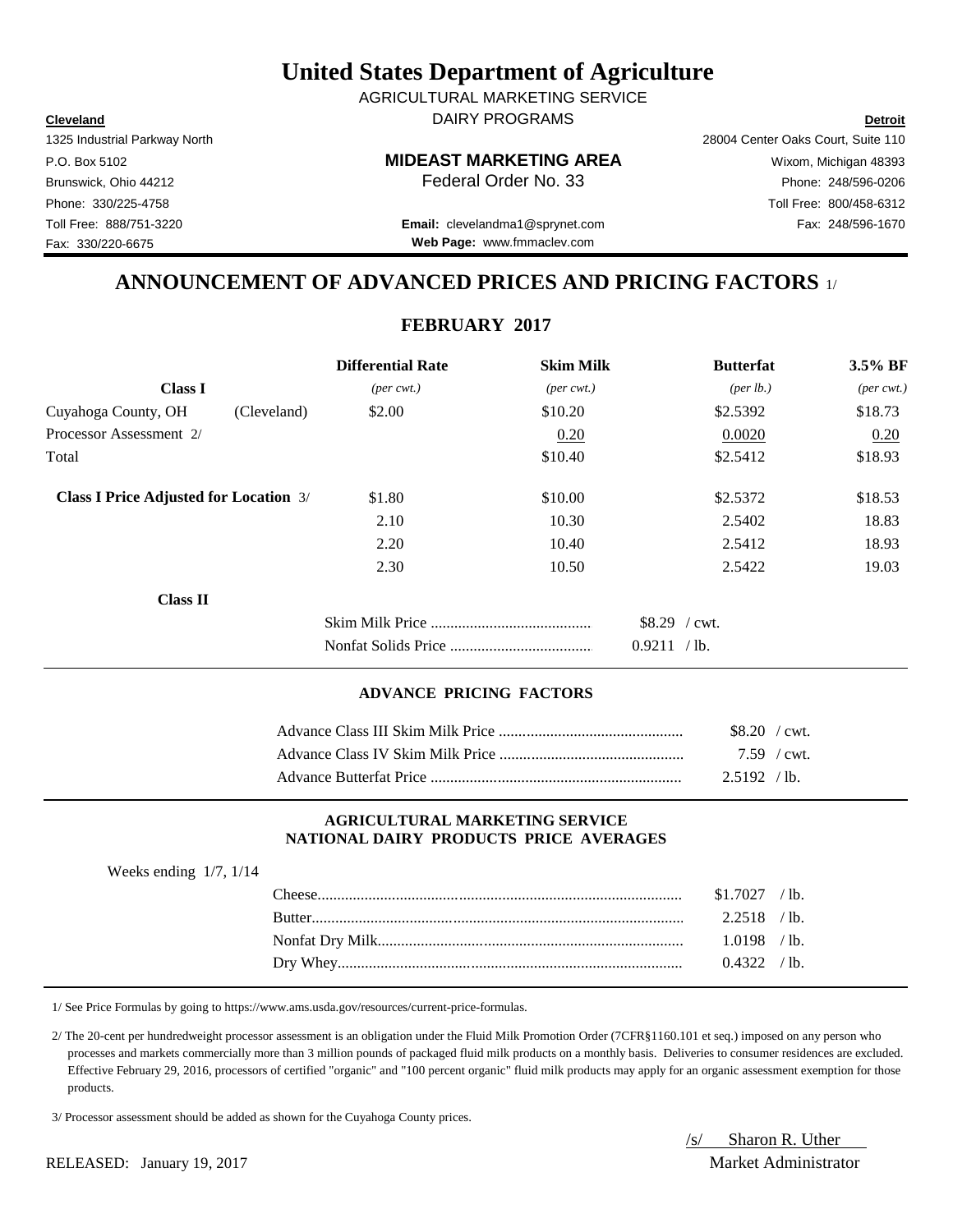**Cleveland Detroit** DAIRY PROGRAMS AGRICULTURAL MARKETING SERVICE

P.O. Box 5102 **MIDEAST MARKETING AREA** Wixom, Michigan 48393

Brunswick, Ohio 44212 **Phone:** 248/596-0206 **Federal Order No. 33** Phone: 248/596-0206

Toll Free: 888/751-3220 Fax: 248/596-1670 **Email:** clevelandma1@sprynet.com **Web Page:** www.fmmaclev.com

# **ANNOUNCEMENT OF ADVANCED PRICES AND PRICING FACTORS** 1/

## **MARCH 2017**

|                                               |             | <b>Differential Rate</b>    | <b>Skim Milk</b>            | <b>Butterfat</b>     | $3.5\%$ BF                  |
|-----------------------------------------------|-------------|-----------------------------|-----------------------------|----------------------|-----------------------------|
| <b>Class I</b>                                |             | $(\text{per} \text{ cwt.})$ | $(\text{per} \text{ cwt.})$ | ${\rm (per \, lb.)}$ | $(\text{per} \text{ cwt.})$ |
| Cuyahoga County, OH                           | (Cleveland) | \$2.00                      | \$10.65                     | \$2.4628             | \$18.90                     |
| Processor Assessment 2/                       |             |                             | 0.20                        | 0.0020               | 0.20                        |
| Total                                         |             |                             | \$10.85                     | \$2.4648             | \$19.10                     |
| <b>Class I Price Adjusted for Location 3/</b> |             | \$1.80                      | \$10.45                     | \$2.4608             | \$18.70                     |
|                                               |             | 2.10                        | 10.75                       | 2.4638               | 19.00                       |
|                                               |             | 2.20                        | 10.85                       | 2.4648               | 19.10                       |
|                                               |             | 2.30                        | 10.95                       | 2.4658               | 19.20                       |
| <b>Class II</b>                               |             |                             |                             |                      |                             |
|                                               |             |                             |                             | \$8.00 / cwt.        |                             |
|                                               |             |                             |                             | $0.8889$ /lb.        |                             |

### **ADVANCE PRICING FACTORS**

| $$8.65$ / cwt.              |  |
|-----------------------------|--|
| $7.30 \, / \, \text{cwt}$ . |  |
| $2.4428$ / lb.              |  |

#### **AGRICULTURAL MARKETING SERVICE NATIONAL DAIRY PRODUCTS PRICE AVERAGES**

| Weeks ending $2/11$ , $2/18$ |                |  |
|------------------------------|----------------|--|
|                              | $$1.6889$ /lb. |  |
|                              | $2.1887$ /lb.  |  |
|                              | $0.9875$ /lb.  |  |
|                              | $0.4876$ /lb.  |  |

1/ See Price Formulas by going to https://www.ams.usda.gov/resources/current-price-formulas.

 2/ The 20-cent per hundredweight processor assessment is an obligation under the Fluid Milk Promotion Order (7CFR§1160.101 et seq.) imposed on any person who processes and markets commercially more than 3 million pounds of packaged fluid milk products on a monthly basis. Deliveries to consumer residences are excluded. Effective February 29, 2016, processors of certified "organic" and "100 percent organic" fluid milk products may apply for an organic assessment exemption for those products.

3/ Processor assessment should be added as shown for the Cuyahoga County prices.

/s/ Sharon R. Uther

1325 Industrial Parkway North 28004 Center Oaks Court, Suite 110

Phone: 330/225-4758 Toll Free: 800/458-6312 Fax: 330/220-6675

### RELEASED: February 23, 2017 Market Administrator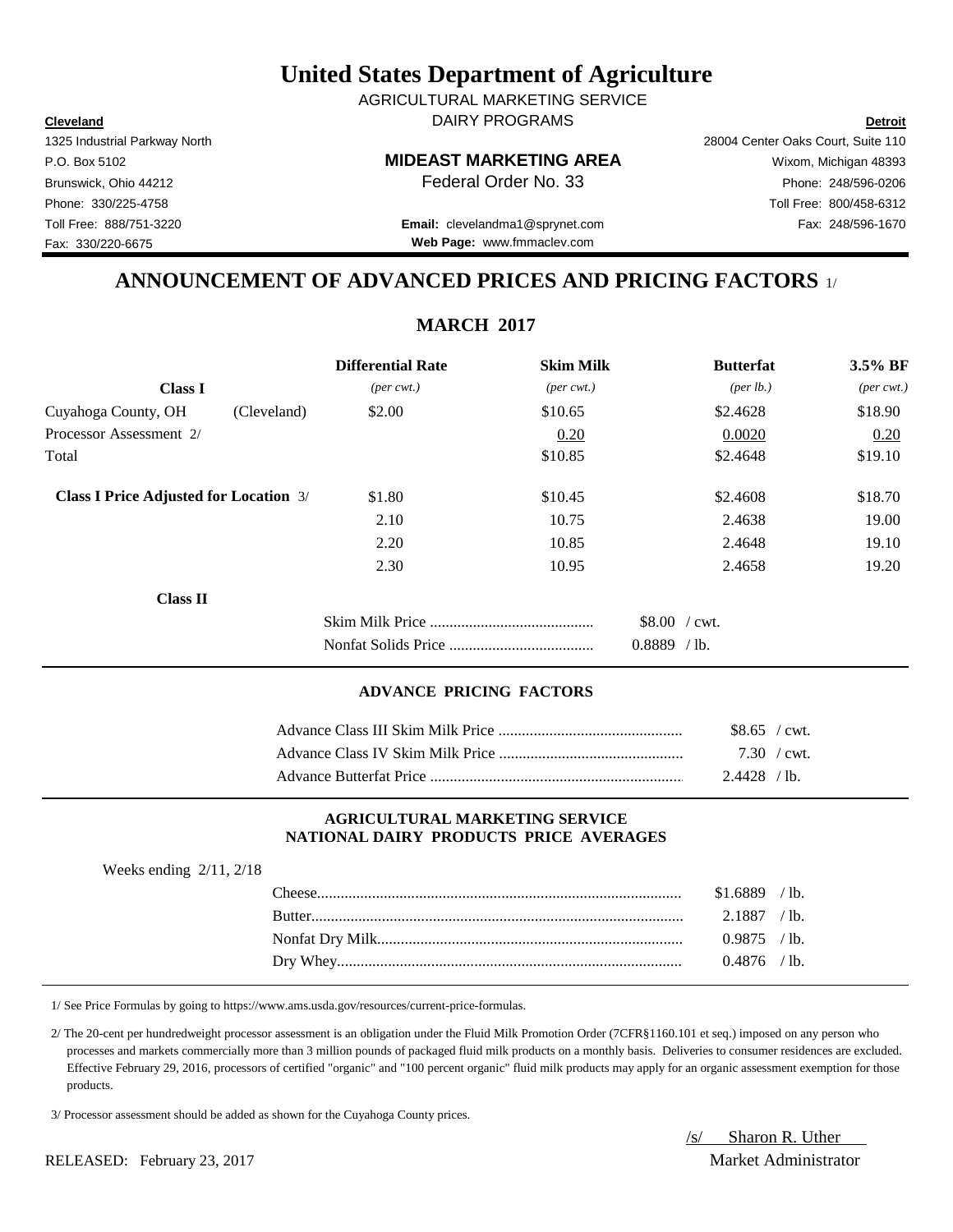**Cleveland Detroit** DAIRY PROGRAMS AGRICULTURAL MARKETING SERVICE

P.O. Box 5102 **MIDEAST MARKETING AREA** Wixom, Michigan 48393

Toll Free: 888/751-3220 Fax: 248/596-1670 **Email:** clevelandma1@sprynet.com **Web Page:** www.fmmaclev.com

# **ANNOUNCEMENT OF ADVANCED PRICES AND PRICING FACTORS** 1/

**APRIL 2017**

|                                               | <b>Differential Rate</b>    | <b>Skim Milk</b>            | <b>Butterfat</b>               | 3.5% BF                     |
|-----------------------------------------------|-----------------------------|-----------------------------|--------------------------------|-----------------------------|
| <b>Class I</b>                                | $(\text{per} \text{ cwt.})$ | $(\text{per} \text{ cwt.})$ | $(\text{per lb.})$             | $(\text{per} \text{ cwt.})$ |
| Cuyahoga County, OH<br>(Cleveland)            | \$2.00                      | \$9.75                      | \$2.4683                       | \$18.05                     |
| Processor Assessment 2/                       |                             | 0.20                        | 0.0020                         | 0.20                        |
| Total                                         |                             | \$9.95                      | \$2.4703                       | \$18.25                     |
| <b>Class I Price Adjusted for Location 3/</b> | \$1.80                      | \$9.55                      | \$2.4663                       | \$17.85                     |
|                                               | 2.10                        | 9.85                        | 2.4693                         | 18.15                       |
|                                               | 2.20                        | 9.95                        | 2.4703                         | 18.25                       |
|                                               | 2.30                        | 10.05                       | 2.4713                         | 18.35                       |
| <b>Class II</b>                               |                             |                             |                                |                             |
|                                               |                             |                             | $$6.78$ / cwt.<br>0.7533 / lb. |                             |

### **ADVANCE PRICING FACTORS**

| $$7.75$ / cwt. |  |
|----------------|--|
| $6.08$ / cwt.  |  |
| $2.4483$ / lb. |  |

#### **AGRICULTURAL MARKETING SERVICE NATIONAL DAIRY PRODUCTS PRICE AVERAGES**

| Weeks ending $3/11$ , $3/18$ |  |                |  |
|------------------------------|--|----------------|--|
|                              |  | $$1.5793$ /lb. |  |
|                              |  | $2.1932$ /lb.  |  |
|                              |  | $0.8506$ /lb.  |  |
|                              |  | $0.5235$ /lb.  |  |

1/ See Price Formulas by going to https://www.ams.usda.gov/resources/current-price-formulas.

 2/ The 20-cent per hundredweight processor assessment is an obligation under the Fluid Milk Promotion Order (7CFR§1160.101 et seq.) imposed on any person who processes and markets commercially more than 3 million pounds of packaged fluid milk products on a monthly basis. Deliveries to consumer residences are excluded. Effective February 29, 2016, processors of certified "organic" and "100 percent organic" fluid milk products may apply for an organic assessment exemption for those products.

3/ Processor assessment should be added as shown for the Cuyahoga County prices.

/s/ Sharon R. Uther

1325 Industrial Parkway North 28004 Center Oaks Court, Suite 110

Fax: 330/220-6675

### RELEASED: March 22, 2017 Market Administrator Market Administrator

Brunswick, Ohio 44212 **Phone: 248/596-0206 Federal Order No. 33** Phone: 248/596-0206 Phone: 330/225-4758 Toll Free: 800/458-6312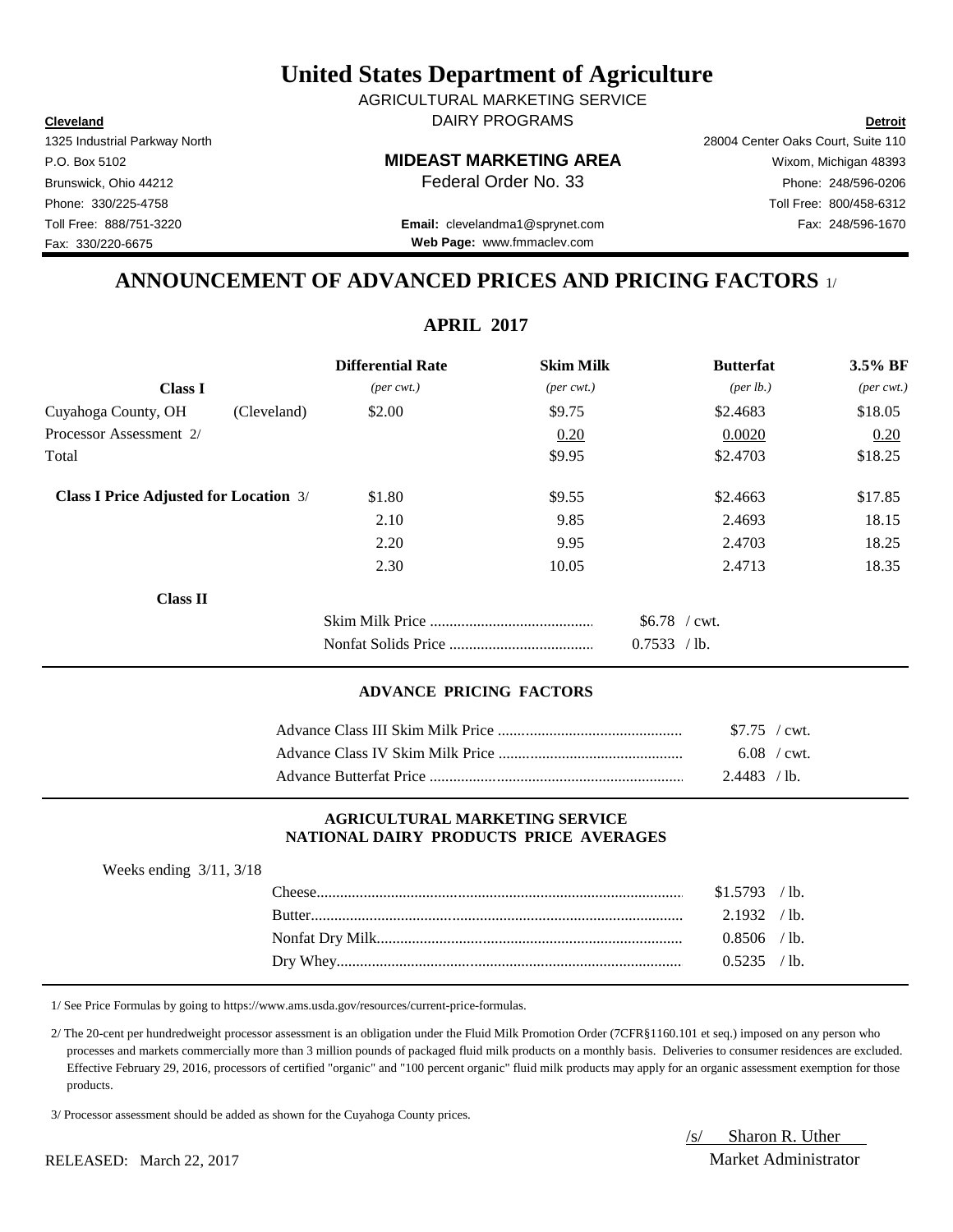**Cleveland Detroit** AGRICULTURAL MARKETING SERVICE DAIRY PROGRAMS

1325 Industrial Parkway North 28004 Center Oaks Court, Suite 110

P.O. Box 5102 **MIDEAST MARKETING AREA** Wixom, Michigan 48393

**Web Page:** www.fmmaclev.com

## Brunswick, Ohio 44212 **Phone:** 248/596-0206 **Federal Order No. 33** Phone: 248/596-0206 Phone: 330/225-4758 Toll Free: 800/458-6312 Toll Free: 888/751-3220 Fax: 248/596-1670 **Email:** clevelandma1@sprynet.com

## **ANNOUNCEMENT OF ADVANCED PRICES AND PRICING FACTORS** 1/

**MAY 2017**

|                                               | <b>Differential Rate</b>    | <b>Skim Milk</b>            | <b>Butterfat</b>     | $3.5\%$ BF                  |
|-----------------------------------------------|-----------------------------|-----------------------------|----------------------|-----------------------------|
| <b>Class I</b>                                | $(\text{per} \text{ cwt.})$ | $(\text{per} \text{ cwt.})$ | ${\rm (per \, lb.)}$ | $(\text{per} \text{ cwt.})$ |
| Cuyahoga County, OH<br>(Cleveland)            | \$2.00                      | \$9.14                      | \$2.3936             | \$17.20                     |
| Processor Assessment 2/                       |                             | 0.20                        | 0.0020               | 0.20                        |
| Total                                         |                             | \$9.34                      | \$2.3956             | \$17.40                     |
| <b>Class I Price Adjusted for Location 3/</b> | \$1.80                      | \$8.94                      | \$2.3916             | \$17.00                     |
|                                               | 2.10                        | 9.24                        | 2.3946               | 17.30                       |
|                                               | 2.20                        | 9.34                        | 2.3956               | 17.40                       |
|                                               | 2.30                        | 9.44                        | 2.3966               | 17.50                       |
| <b>Class II</b>                               |                             |                             |                      |                             |
|                                               |                             |                             | $$6.60$ / cwt.       |                             |
|                                               |                             |                             | 0.7333 / lb.         |                             |

#### **ADVANCE PRICING FACTORS**

| $$7.14$ / cwt. |                     |
|----------------|---------------------|
|                | $5.90 / \text{cwt}$ |
| $2.3736$ / lb. |                     |

### **AGRICULTURAL MARKETING SERVICE NATIONAL DAIRY PRODUCTS PRICE AVERAGES**

| Weeks ending $4/8$ , $4/15$ |                |  |
|-----------------------------|----------------|--|
|                             | $$1.4884$ /lb. |  |
|                             | $2.1315$ /lb.  |  |
|                             | $0.8294$ /lb.  |  |
|                             | 0.5315 / lb.   |  |

1/ See Price Formulas by going to https://www.ams.usda.gov/resources/current-price-formulas.

 2/ The 20-cent per hundredweight processor assessment is an obligation under the Fluid Milk Promotion Order (7CFR§1160.101 et seq.) imposed on any person who processes and markets commercially more than 3 million pounds of packaged fluid milk products on a monthly basis. Deliveries to consumer residences are excluded. Effective February 29, 2016, processors of certified "organic" and "100 percent organic" fluid milk products may apply for an organic assessment exemption for those products.

3/ Processor assessment should be added as shown for the Cuyahoga County prices.

/s/ Sharon R. Uther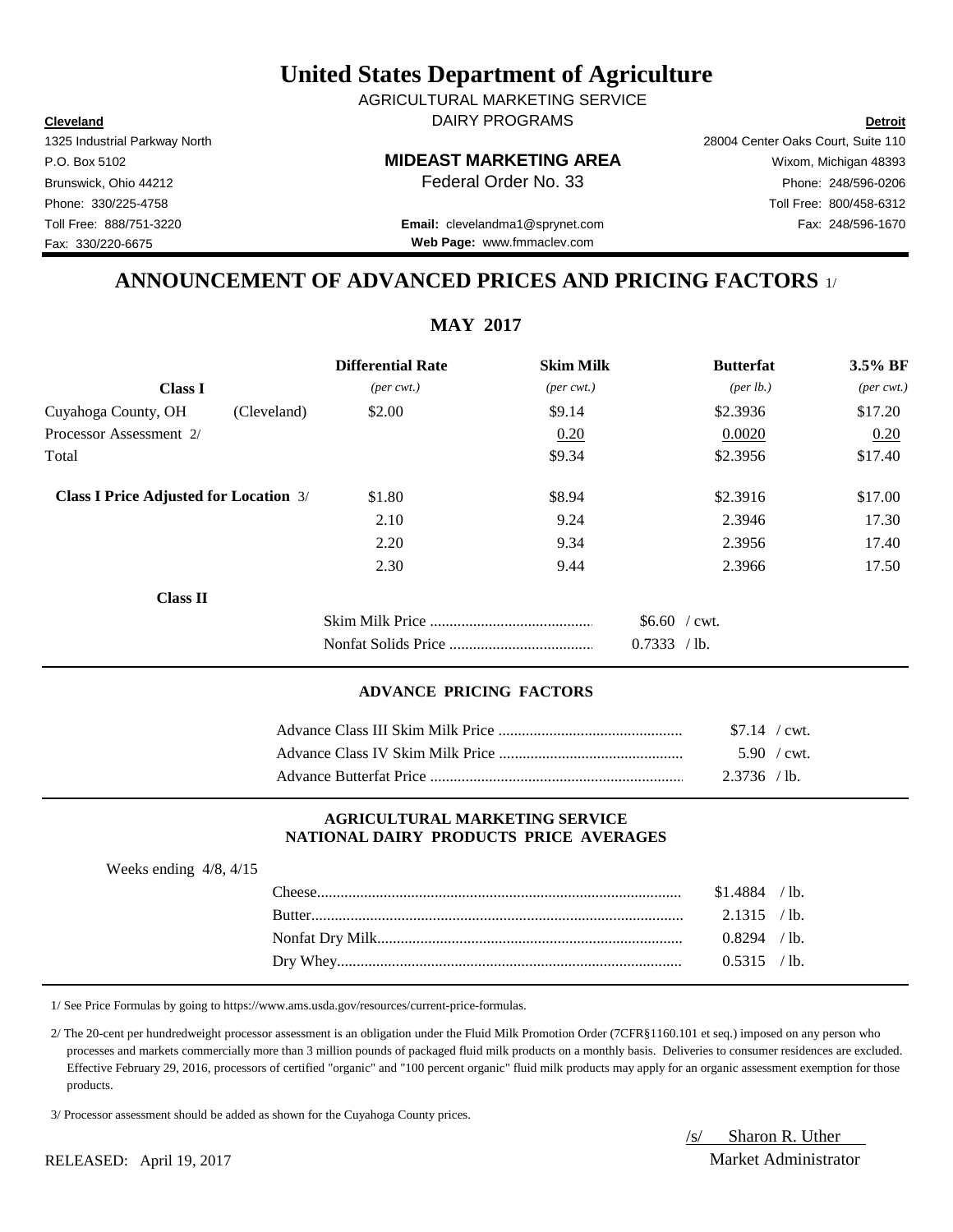/s/ Sharon R. Uther RELEASED: May 17, 2017 Market Administrator

# **United States Department of Agriculture**

**Cleveland Detroit** DAIRY PROGRAMS AGRICULTURAL MARKETING SERVICE

1325 Industrial Parkway North 28004 Center Oaks Court, Suite 110 Phone: 330/225-4758 Toll Free: 800/458-6312 Toll Free: 888/751-3220 Fax: 248/596-1670 **Email:** clevelandma1@sprynet.com

P.O. Box 5102 **MIDEAST MARKETING AREA** Wixom, Michigan 48393 Brunswick, Ohio 44212 **Phone: 248/596-0206 Federal Order No. 33** Phone: 248/596-0206

# **ANNOUNCEMENT OF ADVANCED PRICES AND PRICING FACTORS** 1/

|                                               | <b>Differential Rate</b>    | <b>Skim Milk</b>            | <b>Butterfat</b>   | 3.5% BF                     |
|-----------------------------------------------|-----------------------------|-----------------------------|--------------------|-----------------------------|
| <b>Class I</b>                                | $(\text{per} \text{ cwt.})$ | $(\text{per} \text{ cwt.})$ | $(\text{per lb.})$ | $(\text{per} \text{ cwt.})$ |
| Cuyahoga County, OH<br>(Cleveland)            | \$2.00                      | \$9.34                      | \$2.3692           | \$17.31                     |
| Processor Assessment 2/                       |                             | 0.20                        | 0.0020             | 0.20                        |
| Total                                         |                             | \$9.54                      | \$2.3712           | \$17.51                     |
| <b>Class I Price Adjusted for Location 3/</b> | \$1.80                      | \$9.14                      | \$2.3672           | \$17.11                     |
|                                               | 2.10                        | 9.44                        | 2.3702             | 17.41                       |
|                                               | 2.20                        | 9.54                        | 2.3712             | 17.51                       |
|                                               | 2.30                        | 9.64                        | 2.3722             | 17.61                       |
| Class II                                      |                             |                             |                    |                             |
|                                               |                             |                             | $$6.89$ / cwt.     |                             |
|                                               |                             |                             | $0.7656$ /lb.      |                             |

## **ADVANCE PRICING FACTORS**

| $$7.34$ / cwt. |               |
|----------------|---------------|
|                | $6.19$ / cwt. |
| 2.3492 / h.    |               |

### **AGRICULTURAL MARKETING SERVICE NATIONAL DAIRY PRODUCTS PRICE AVERAGES**

| Weeks ending $5/6$ , $5/13$ |                |  |
|-----------------------------|----------------|--|
|                             | $$1.5120$ /lb. |  |
|                             | $2.1114$ / lb. |  |
|                             | 0.8620 / lb.   |  |
|                             | $0.5124$ /lb.  |  |
|                             |                |  |

1/ See Price Formulas by going to https://www.ams.usda.gov/resources/current-price-formulas.

 2/ The 20-cent per hundredweight processor assessment is an obligation under the Fluid Milk Promotion Order (7CFR§1160.101 et seq.) imposed on any person who processes and markets commercially more than 3 million pounds of packaged fluid milk products on a monthly basis. Deliveries to consumer residences are excluded. Effective February 29, 2016, processors of certified "organic" and "100 percent organic" fluid milk products may apply for an organic assessment exemption for those products.

3/ Processor assessment should be added as shown for the Cuyahoga County prices.

Fax: 330/220-6675

**Web Page:** www.fmmaclev.com

# **JUNE 2017**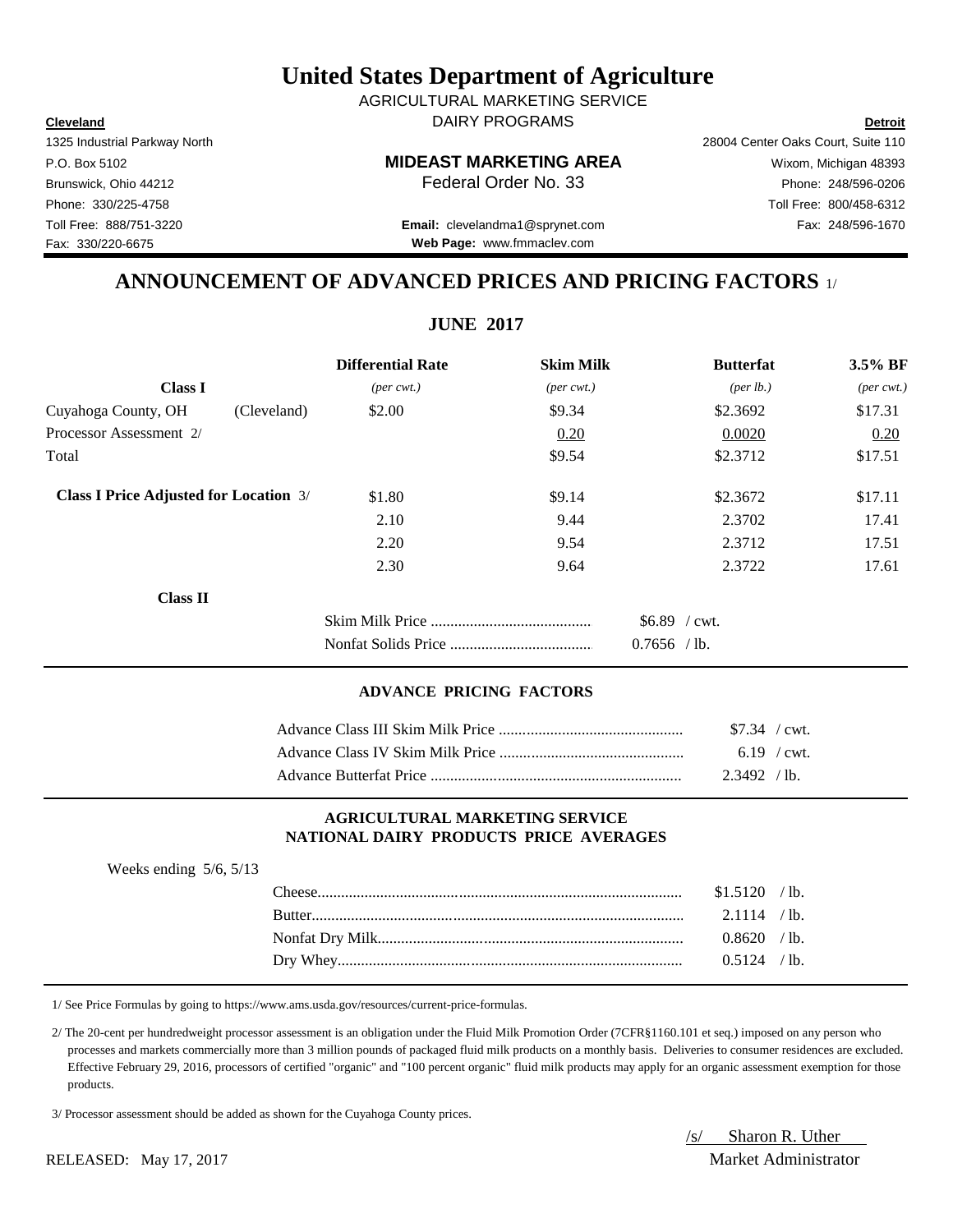**Cleveland Detroit** AGRICULTURAL MARKETING SERVICE DAIRY PROGRAMS

1325 Industrial Parkway North 28004 Center Oaks Court, Suite 110

**Web Page:** www.fmmaclev.com

Brunswick, Ohio 44212 **Phone:** 248/596-0206 **Federal Order No. 33** Phone: 248/596-0206 Phone: 330/225-4758 Toll Free: 800/458-6312 Toll Free: 888/751-3220 Fax: 248/596-1670 **Email:** clevelandma1@sprynet.com

**ANNOUNCEMENT OF ADVANCED PRICES AND PRICING FACTORS** 1/

**JULY 2017**

|                                               |             | <b>Differential Rate</b>    | <b>Skim Milk</b>            | <b>Butterfat</b> | 3.5% BF                                             |
|-----------------------------------------------|-------------|-----------------------------|-----------------------------|------------------|-----------------------------------------------------|
| <b>Class I</b>                                |             | $(\text{per} \text{ cwt.})$ | $(\text{per} \text{ cwt.})$ |                  | ${\rm (per \, lb.)}$<br>$(\text{per} \text{ cwt.})$ |
| Cuyahoga County, OH                           | (Cleveland) | \$2.00                      | \$9.32                      | \$2.7412         | \$18.59                                             |
| Processor Assessment 2/                       |             |                             | 0.20                        | 0.0020           | 0.20                                                |
| Total                                         |             |                             | \$9.52                      | \$2.7432         | \$18.79                                             |
| <b>Class I Price Adjusted for Location 3/</b> |             | \$1.80                      | \$9.12                      | \$2.7392         | \$18.39                                             |
|                                               |             | 2.10                        | 9.42                        | 2.7422           | 18.69                                               |
|                                               |             | 2.20                        | 9.52                        | 2.7432           | 18.79                                               |
|                                               |             | 2.30                        | 9.62                        | 2.7442           | 18.89                                               |
| <b>Class II</b>                               |             |                             |                             |                  |                                                     |
|                                               |             |                             |                             | $$7.41$ / cwt.   |                                                     |
|                                               |             |                             |                             | 0.8233 / lb.     |                                                     |

#### **ADVANCE PRICING FACTORS**

| $$7.32$ / cwt. |  |
|----------------|--|
| $6.71$ / cwt.  |  |
| $2.7212$ / lb. |  |

#### **AGRICULTURAL MARKETING SERVICE NATIONAL DAIRY PRODUCTS PRICE AVERAGES**

| Weeks ending $6/10$ , $6/17$ |                  |                |  |
|------------------------------|------------------|----------------|--|
|                              | $\text{Cheese}.$ | $$1.6412$ /lb. |  |
|                              |                  | $2.4186$ /lb.  |  |
|                              |                  | $0.9208$ /lb.  |  |
|                              |                  | $0.4962$ /lb.  |  |

1/ See Price Formulas by going to https://www.ams.usda.gov/resources/current-price-formulas.

 2/ The 20-cent per hundredweight processor assessment is an obligation under the Fluid Milk Promotion Order (7CFR§1160.101 et seq.) imposed on any person who processes and markets commercially more than 3 million pounds of packaged fluid milk products on a monthly basis. Deliveries to consumer residences are excluded. Effective February 29, 2016, processors of certified "organic" and "100 percent organic" fluid milk products may apply for an organic assessment exemption for those products.

3/ Processor assessment should be added as shown for the Cuyahoga County prices.

/s/ Sharon R. Uther

Fax: 330/220-6675

P.O. Box 5102 **MIDEAST MARKETING AREA** Wixom, Michigan 48393

RELEASED: June 21, 2017 Market Administrator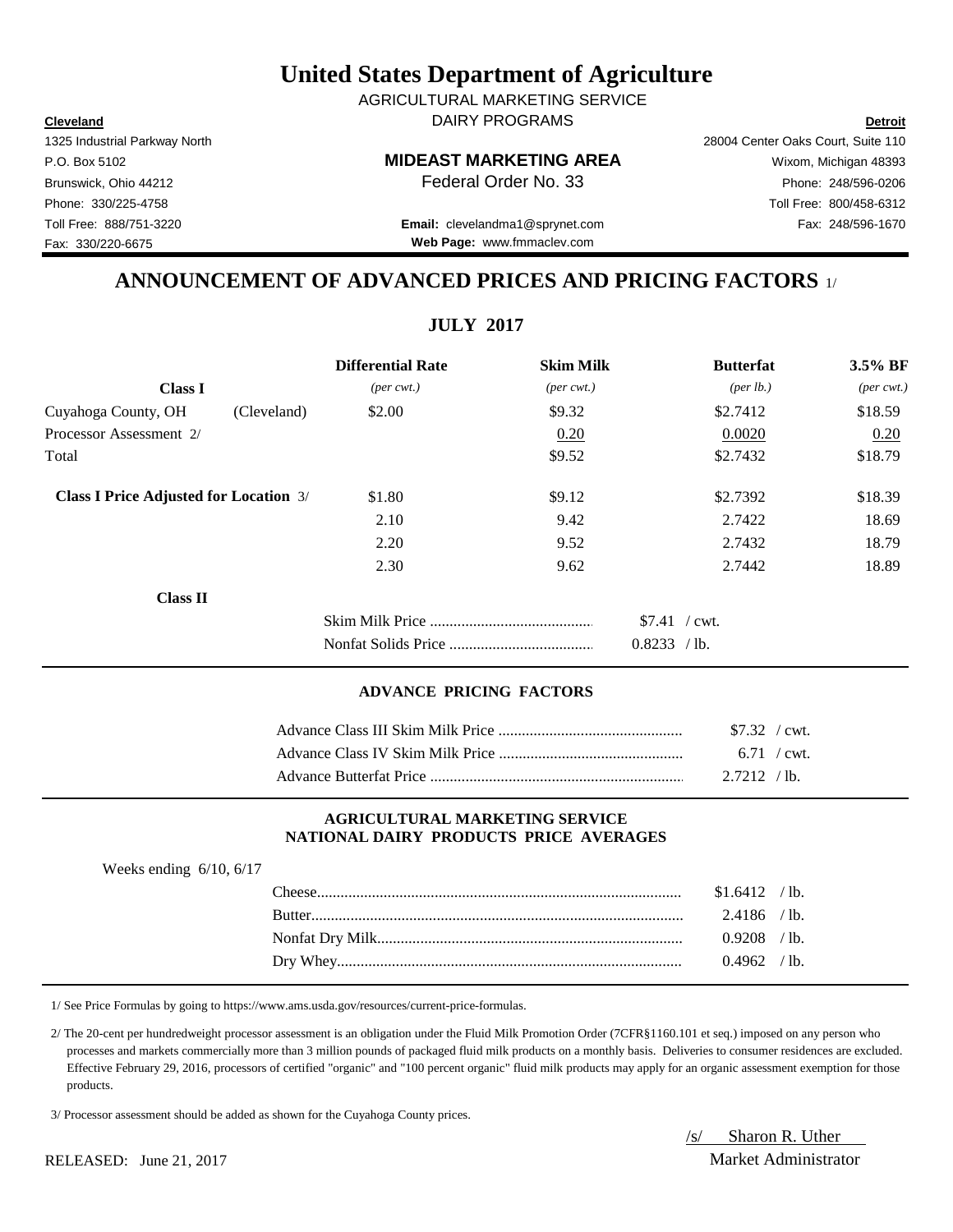/s/ Sharon R. Uther RELEASED: July 19, 2017 Market Administrator

# **United States Department of Agriculture**

**Cleveland Detroit** DAIRY PROGRAMS AGRICULTURAL MARKETING SERVICE

1325 Industrial Parkway North 28004 Center Oaks Court, Suite 110 P.O. Box 5102 **MIDEAST MARKETING AREA** Wixom, Michigan 48393 Brunswick, Ohio 44212 **Phone: 248/596-0206 Federal Order No. 33** Phone: 248/596-0206 Phone: 330/225-4758 Toll Free: 800/458-6312 Toll Free: 888/751-3220 Fax: 248/596-1670 **Email:** clevelandma1@sprynet.com

**Web Page:** www.fmmaclev.com

## **ANNOUNCEMENT OF ADVANCED PRICES AND PRICING FACTORS** 1/

**AUGUST 2017**

|                                               | <b>Differential Rate</b>    | <b>Skim Milk</b>            | <b>Butterfat</b>   | 3.5% BF                     |
|-----------------------------------------------|-----------------------------|-----------------------------|--------------------|-----------------------------|
| <b>Class I</b>                                | $(\text{per} \text{ cwt.})$ | $(\text{per} \text{ cwt.})$ | $(\text{per lb.})$ | $(\text{per} \text{ cwt.})$ |
| Cuyahoga County, OH<br>(Cleveland)            | \$2.00                      | \$8.55                      | \$2.9919           | \$18.72                     |
| Processor Assessment 2/                       |                             | 0.20                        | 0.0020             | 0.20                        |
| Total                                         |                             | \$8.75                      | \$2.9939           | \$18.92                     |
| <b>Class I Price Adjusted for Location 3/</b> | \$1.80                      | \$8.35                      | \$2.9899           | \$18.52                     |
|                                               | 2.10                        | 8.65                        | 2.9929             | 18.82                       |
|                                               | 2.20                        | 8.75                        | 2.9939             | 18.92                       |
|                                               | 2.30                        | 8.85                        | 2.9949             | 19.02                       |
| <b>Class II</b>                               |                             |                             |                    |                             |
|                                               |                             |                             | $$7.25$ / cwt.     |                             |
|                                               |                             |                             | $0.8056$ /lb.      |                             |

#### **ADVANCE PRICING FACTORS**

| $$5.07$ / cwt.        |  |
|-----------------------|--|
| $6.55 / \text{cwt}$ . |  |
| $2.9719$ /lb.         |  |

#### **AGRICULTURAL MARKETING SERVICE NATIONAL DAIRY PRODUCTS PRICE AVERAGES**

| Weeks ending $7/8$ , $7/15$ |                |                 |
|-----------------------------|----------------|-----------------|
|                             | $$1.5266$ /lb. |                 |
|                             | $2.6256$ /lb.  |                 |
|                             | $0.9026$ /lb.  |                 |
|                             | 0.4489         | $^{\prime}$ 1b. |

1/ See Price Formulas by going to https://www.ams.usda.gov/resources/current-price-formulas.

 2/ The 20-cent per hundredweight processor assessment is an obligation under the Fluid Milk Promotion Order (7CFR§1160.101 et seq.) imposed on any person who processes and markets commercially more than 3 million pounds of packaged fluid milk products on a monthly basis. Deliveries to consumer residences are excluded. Effective February 29, 2016, processors of certified "organic" and "100 percent organic" fluid milk products may apply for an organic assessment exemption for those products.

3/ Processor assessment should be added as shown for the Cuyahoga County prices.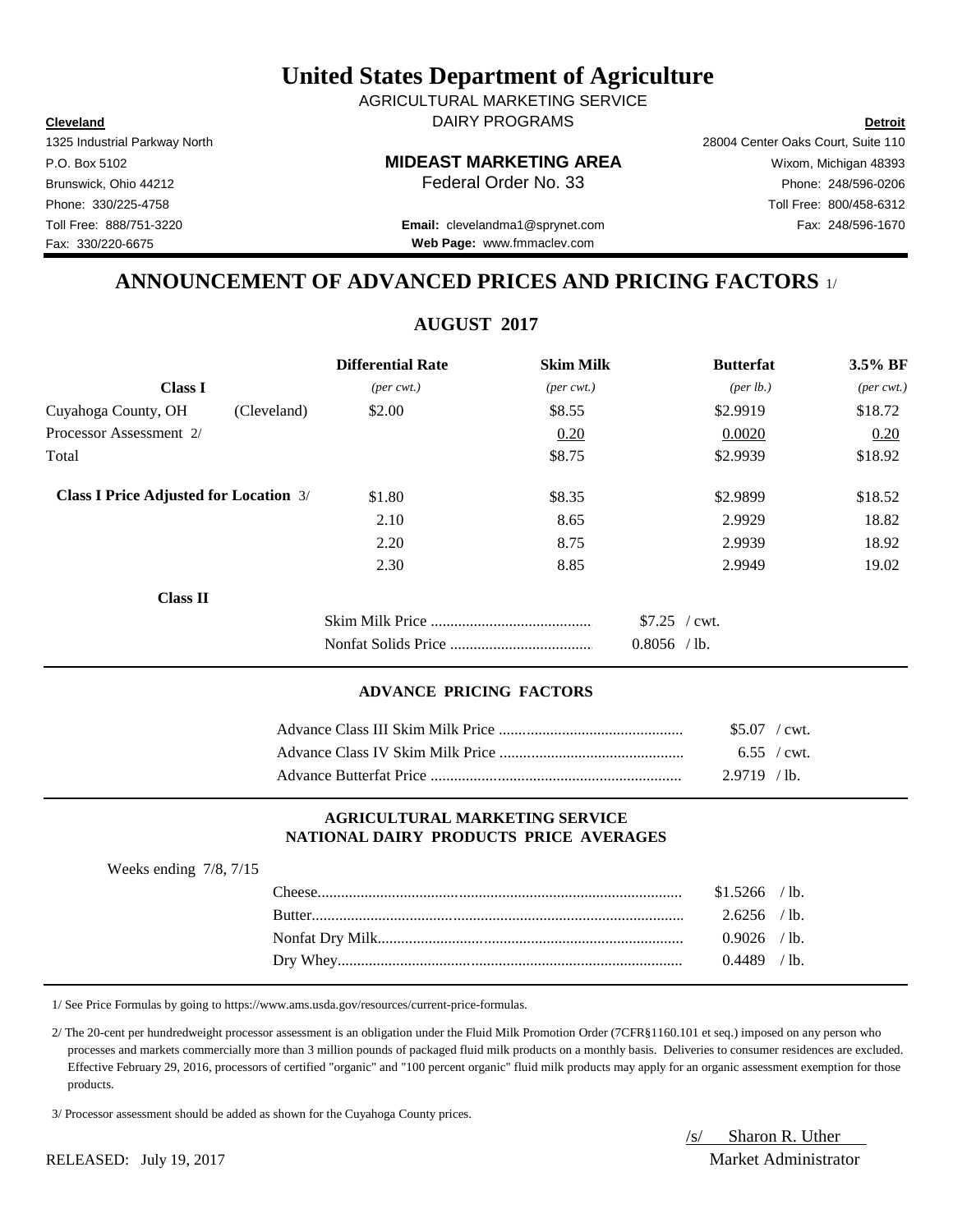**Cleveland Detroit** AGRICULTURAL MARKETING SERVICE DAIRY PROGRAMS

1325 Industrial Parkway North 28004 Center Oaks Court, Suite 110

P.O. Box 5102 **MIDEAST MARKETING AREA** Wixom, Michigan 48393 Brunswick, Ohio 44212 **Phone:** 248/596-0206 **Federal Order No. 33** Phone: 248/596-0206 Phone: 330/225-4758 Toll Free: 800/458-6312 Toll Free: 888/751-3220 Fax: 248/596-1670 **Email:** clevelandma1@sprynet.com

**Web Page:** www.fmmaclev.com

# **ANNOUNCEMENT OF ADVANCED PRICES AND PRICING FACTORS** 1/

## **SEPTEMBER 2017**

|                                               |             | <b>Differential Rate</b>    | <b>Skim Milk</b>            | <b>Butterfat</b>     | 3.5% BF                     |
|-----------------------------------------------|-------------|-----------------------------|-----------------------------|----------------------|-----------------------------|
| <b>Class I</b>                                |             | $(\text{per} \text{ cwt.})$ | $(\text{per} \text{ cwt.})$ | ${\rm (per \, lb.)}$ | $(\text{per} \text{ cwt.})$ |
| Cuyahoga County, OH                           | (Cleveland) | \$2.00                      | \$8.33                      | \$3.0491             | \$18.71                     |
| Processor Assessment 2/                       |             |                             | 0.20                        | 0.0020               | 0.20                        |
| Total                                         |             |                             | \$8.53                      | \$3.0511             | \$18.91                     |
| <b>Class I Price Adjusted for Location 3/</b> |             | \$1.80                      | \$8.13                      | \$3.0471             | \$18.51                     |
|                                               |             | 2.10                        | 8.43                        | 3.0501               | 18.81                       |
|                                               |             | 2.20                        | 8.53                        | 3.0511               | 18.91                       |
|                                               |             | 2.30                        | 8.63                        | 3.0521               | 19.01                       |
| <b>Class II</b>                               |             |                             |                             |                      |                             |
|                                               |             |                             |                             | $$7.03$ / cwt.       |                             |
|                                               |             |                             |                             | 0.7811 / lb.         |                             |

#### **ADVANCE PRICING FACTORS**

| $$6.21$ / cwt. |  |
|----------------|--|
|                |  |
| 3.0291 / lb.   |  |

#### **AGRICULTURAL MARKETING SERVICE NATIONAL DAIRY PRODUCTS PRICE AVERAGES**

| Weeks ending $8/12$ , $8/19$ |                |  |
|------------------------------|----------------|--|
|                              | $$1.6698$ /lb. |  |
|                              | $2.6728$ /lb.  |  |
|                              | $0.8785$ /lb.  |  |
|                              | $0.4324$ /lb   |  |

1/ See Price Formulas by going to https://www.ams.usda.gov/resources/current-price-formulas.

 2/ The 20-cent per hundredweight processor assessment is an obligation under the Fluid Milk Promotion Order (7CFR§1160.101 et seq.) imposed on any person who processes and markets commercially more than 3 million pounds of packaged fluid milk products on a monthly basis. Deliveries to consumer residences are excluded. Effective February 29, 2016, processors of certified "organic" and "100 percent organic" fluid milk products may apply for an organic assessment exemption for those products.

3/ Processor assessment should be added as shown for the Cuyahoga County prices.

/s/ Sharon R. Uther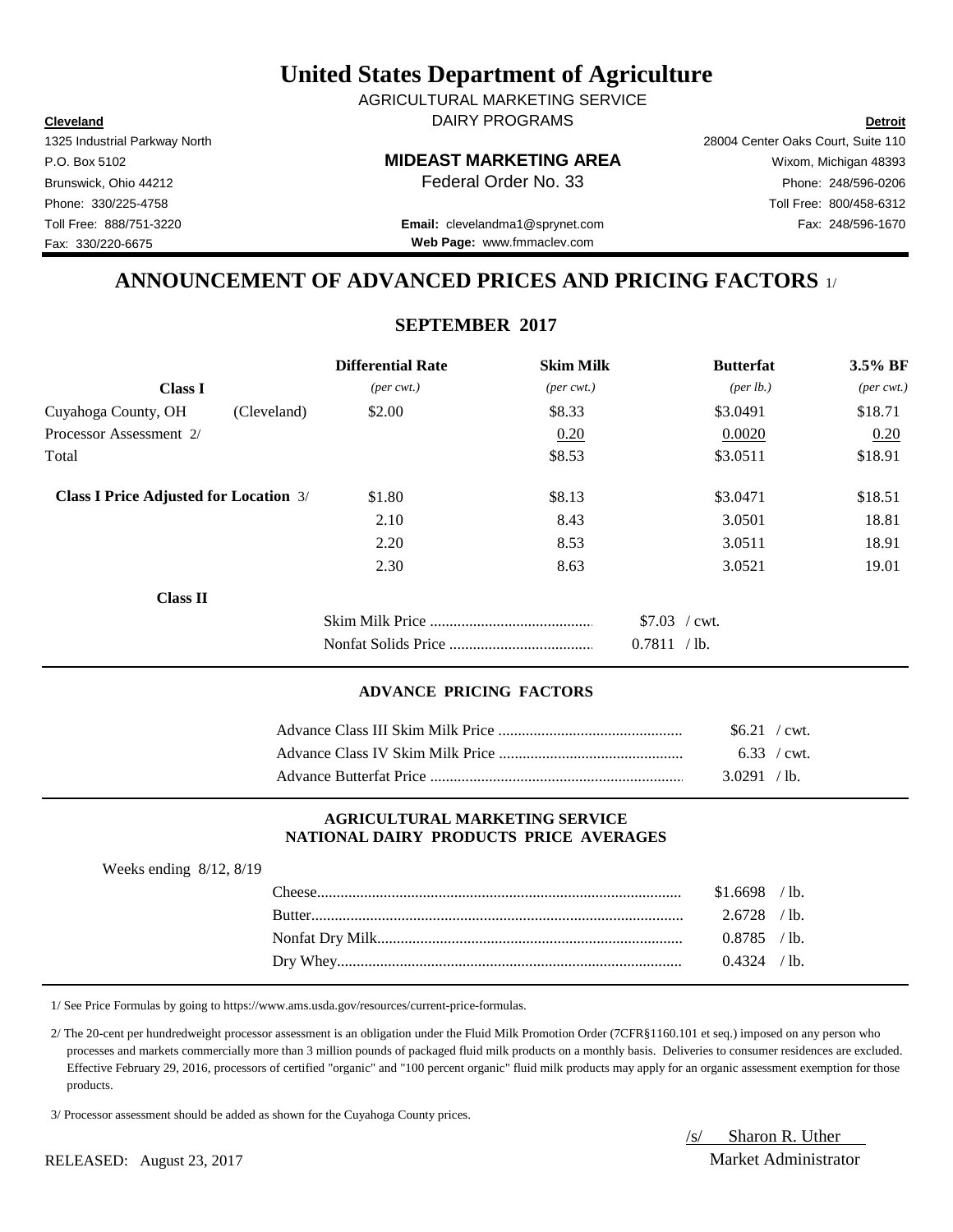**Cleveland Detroit** AGRICULTURAL MARKETING SERVICE DAIRY PROGRAMS

1325 Industrial Parkway North 28004 Center Oaks Court, Suite 110

P.O. Box 5102 **MIDEAST MARKETING AREA** Wixom, Michigan 48393 Brunswick, Ohio 44212 **Phone:** 248/596-0206 **Federal Order No. 33** Phone: 248/596-0206 Phone: 330/225-4758 Toll Free: 800/458-6312 Toll Free: 888/751-3220 Fax: 248/596-1670 **Email:** clevelandma1@sprynet.com

**Web Page:** www.fmmaclev.com

# **ANNOUNCEMENT OF ADVANCED PRICES AND PRICING FACTORS** 1/

## **OCTOBER 2017**

|                                               |             | <b>Differential Rate</b>    | <b>Skim Milk</b>            | <b>Butterfat</b>     | 3.5% BF                     |
|-----------------------------------------------|-------------|-----------------------------|-----------------------------|----------------------|-----------------------------|
| <b>Class I</b>                                |             | $(\text{per} \text{ cwt.})$ | $(\text{per} \text{ cwt.})$ | ${\rm (per \, lb.)}$ | $(\text{per} \text{ cwt.})$ |
| Cuyahoga County, OH                           | (Cleveland) | \$2.00                      | \$8.67                      | \$2.8780             | \$18.44                     |
| Processor Assessment 2/                       |             |                             | 0.20                        | 0.0020               | 0.20                        |
| Total                                         |             |                             | \$8.87                      | \$2.8800             | \$18.64                     |
| <b>Class I Price Adjusted for Location 3/</b> |             | \$1.80                      | \$8.47                      | \$2.8760             | \$18.24                     |
|                                               |             | 2.10                        | 8.77                        | 2.8790               | 18.54                       |
|                                               |             | 2.20                        | 8.87                        | 2.8800               | 18.64                       |
|                                               |             | 2.30                        | 8.97                        | 2.8810               | 18.74                       |
| <b>Class II</b>                               |             |                             |                             |                      |                             |
|                                               |             |                             |                             | $$6.84$ / cwt.       |                             |
|                                               |             |                             |                             | 0.7600 / lb.         |                             |

### **ADVANCE PRICING FACTORS**

| $$6.67$ / cwt. |  |
|----------------|--|
| 6.14 / $cwt$   |  |
| $2.8580$ /lb.  |  |

### **AGRICULTURAL MARKETING SERVICE NATIONAL DAIRY PRODUCTS PRICE AVERAGES**

| Weeks ending $9/9$ , $9/16$ |                |  |
|-----------------------------|----------------|--|
|                             | $$1.6668$ /lb. |  |
|                             | $2.5315$ /lb.  |  |
|                             | $0.8565$ /lb.  |  |
|                             | 0.4211 / lb.   |  |

1/ See Price Formulas by going to https://www.ams.usda.gov/resources/current-price-formulas.

 2/ The 20-cent per hundredweight processor assessment is an obligation under the Fluid Milk Promotion Order (7CFR§1160.101 et seq.) imposed on any person who processes and markets commercially more than 3 million pounds of packaged fluid milk products on a monthly basis. Deliveries to consumer residences are excluded. Effective February 29, 2016, processors of certified "organic" and "100 percent organic" fluid milk products may apply for an organic assessment exemption for those products.

3/ Processor assessment should be added as shown for the Cuyahoga County prices.

/s/ Sharon R. Uther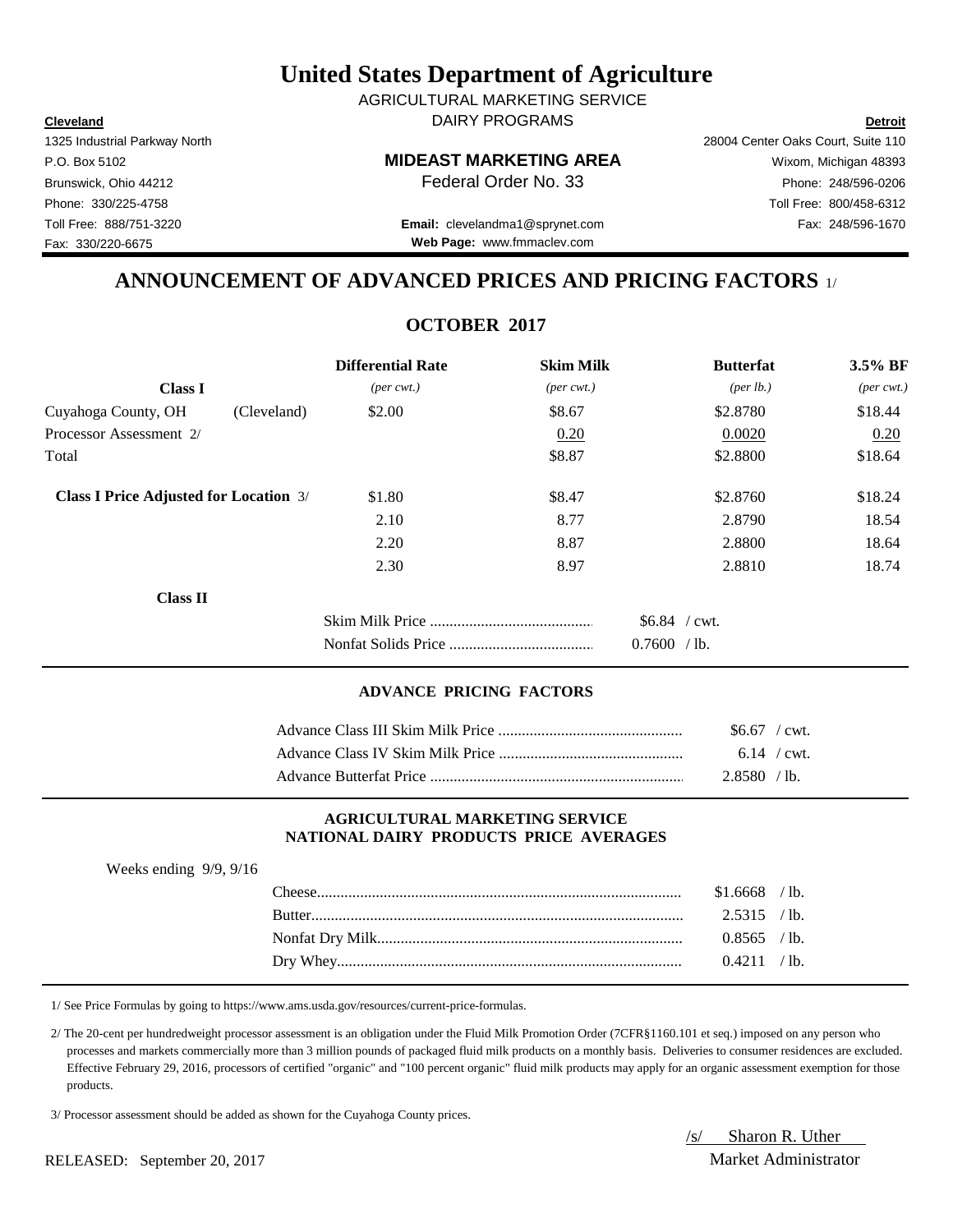**Cleveland Detroit** DAIRY PROGRAMS AGRICULTURAL MARKETING SERVICE

P.O. Box 5102 **MIDEAST MARKETING AREA** Wixom, Michigan 48393

Toll Free: 888/751-3220 Fax: 248/596-1670 **Email:** clevelandma1@sprynet.com **Web Page:** www.fmmaclev.com

# **ANNOUNCEMENT OF ADVANCED PRICES AND PRICING FACTORS** 1/

## **NOVEMBER 2017**

|                                               |             | <b>Differential Rate</b>    | <b>Skim Milk</b>            | <b>Butterfat</b>     | $3.5\%$ BF                  |
|-----------------------------------------------|-------------|-----------------------------|-----------------------------|----------------------|-----------------------------|
| <b>Class I</b>                                |             | $(\text{per} \text{ cwt.})$ | $(\text{per} \text{ cwt.})$ | ${\rm (per \, lb.)}$ | $(\text{per} \text{ cwt.})$ |
| Cuyahoga County, OH                           | (Cleveland) | \$2.00                      | \$9.28                      | \$2.7004             | \$18.41                     |
| Processor Assessment 2/                       |             |                             | 0.20                        | 0.0020               | 0.20                        |
| Total                                         |             |                             | \$9.48                      | \$2.7024             | \$18.61                     |
| <b>Class I Price Adjusted for Location 3/</b> |             | \$1.80                      | \$9.08                      | \$2.6984             | \$18.21                     |
|                                               |             | 2.10                        | 9.38                        | 2.7014               | 18.51                       |
|                                               |             | 2.20                        | 9.48                        | 2.7024               | 18.61                       |
|                                               |             | 2.30                        | 9.58                        | 2.7034               | 18.71                       |
| <b>Class II</b>                               |             |                             |                             |                      |                             |
|                                               |             |                             |                             | $$6.58$ / cwt.       |                             |
|                                               |             |                             |                             | 0.7311 / lb.         |                             |

### **ADVANCE PRICING FACTORS**

| $$7.28$ / cwt. |  |
|----------------|--|
| 5.88 / cwt.    |  |
| 2.6804 / lb.   |  |

#### **AGRICULTURAL MARKETING SERVICE NATIONAL DAIRY PRODUCTS PRICE AVERAGES**

| Weeks ending $10/7$ , $10/14$ |  |  |
|-------------------------------|--|--|
|-------------------------------|--|--|

| 'heese        | .6932  | $^{\prime}$ lb. |
|---------------|--------|-----------------|
| <b>Butter</b> | .3849  | $^{\prime}$ lb. |
|               | ን 8274 | $\prime$ lb.    |
| Drv           | 3829   | $^{\prime}$ lb. |

1/ See Price Formulas by going to https://www.ams.usda.gov/resources/current-price-formulas.

 2/ The 20-cent per hundredweight processor assessment is an obligation under the Fluid Milk Promotion Order (7CFR§1160.101 et seq.) imposed on any person who processes and markets commercially more than 3 million pounds of packaged fluid milk products on a monthly basis. Deliveries to consumer residences are excluded. Effective February 29, 2016, processors of certified "organic" and "100 percent organic" fluid milk products may apply for an organic assessment exemption for those products.

3/ Processor assessment should be added as shown for the Cuyahoga County prices.

/s/ Sharon R. Uther

1325 Industrial Parkway North 28004 Center Oaks Court, Suite 110

Fax: 330/220-6675

Brunswick, Ohio 44212 **Phone:** 248/596-0206 **Federal Order No. 33** Phone: 248/596-0206 Phone: 330/225-4758 Toll Free: 800/458-6312